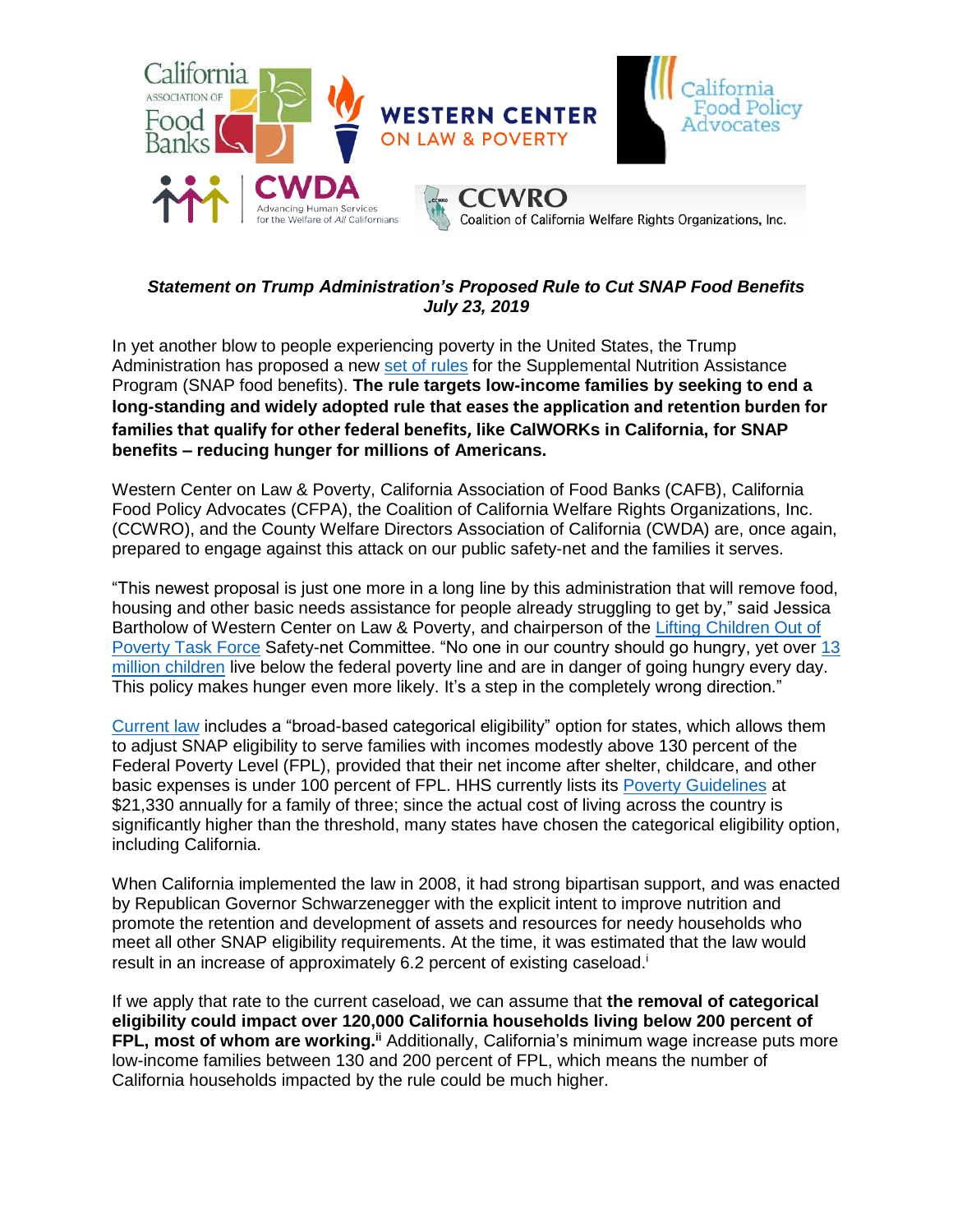

When analyzing the impact of implementing categorical eligibility, the Legislature also estimated an approximate increase of 170,000 children who would benefit from federally funded school meals as a result of direct certification<sup>iii</sup> due to broad based categorical eligibility.<sup>iv</sup> Not only will the proposed rule change increase food insecurity and incidences of hunger among low-income working families with children, it will also exacerbate the "cliff effect" that forces families off of aid when they improve earnings before they meet their food needs.

The removal of the categorical eligibility option will also significantly increase states' administrative costs and burden. It will require 43 states to restore an asset test for SNAP, which they had removed because it costs more to implement than it saves. Although SNAP asset tests are estimated to make one percent of applicants ineligible for the program, county administrators must apply the test to 100 percent of applicants and recipients.<sup>v</sup>

There is evidence that eliminating the SNAP asset test has helped states reduce churn in the program -- processing repeat applications for a single household. The asset test and churn rates are believed to be linked because frequent asset fluctuations resulting from paycheck deposits can render participants temporarily ineligible.<sup>vi</sup>

While the existence of asset tests in SNAP have not been demonstrated to directly discourage savings since low-income families generally have too little funds to meet basic needs or to save, the tests do discourage savings for people who have fallen into poverty but have yet to spend down their savings to qualify for help. Forcing them to do so lengthens the time they will spend in poverty, and reduces the likelihood that they will chose to save money when they have it.<sup>vii</sup> It also further exacerbates income inequality by ensuring that people with low-incomes remain unable to build wealth, and has a harsh impact on seniors who have accrued modest savings.

Western Center, CAFB, CFPA, CCWRO, and CWDA will support efforts to respond to the proposed rule. If comments collected in the 60-day comment period fail to discourage the administration from publishing the final rule, we will take whatever steps are necessary to prevent hunger and protect the rights of low-income Californians.

For more information about the national response to the proposed rule, see statements made by the [Food Research and Action Center](https://frac.org/news/trump-administrations-latest-attack-on-struggling-americans-would-spike-hunger-for-3-million-people?eType=EmailBlastContent&eId=8ea27a3c-e341-489d-8219-8ab17d224c20) and by the [Center on Budget and Policy Priorities.](https://www.cbpp.org/press/statements/misguided-trump-administration-rule-would-take-basic-food-assistance-from-working)

*###*

### *About Western Center on Law and Poverty*

For over five decades, Western Center on Law & Poverty has advocated on behalf of individuals with low incomes in every branch of California government—from the courts to the Legislature. Through the lens of economic and racial justice, we litigate, educate and advocate around health care, housing, and public benefits policies and administration. Learn more at [wclp.org.](http://www.wclp.org/)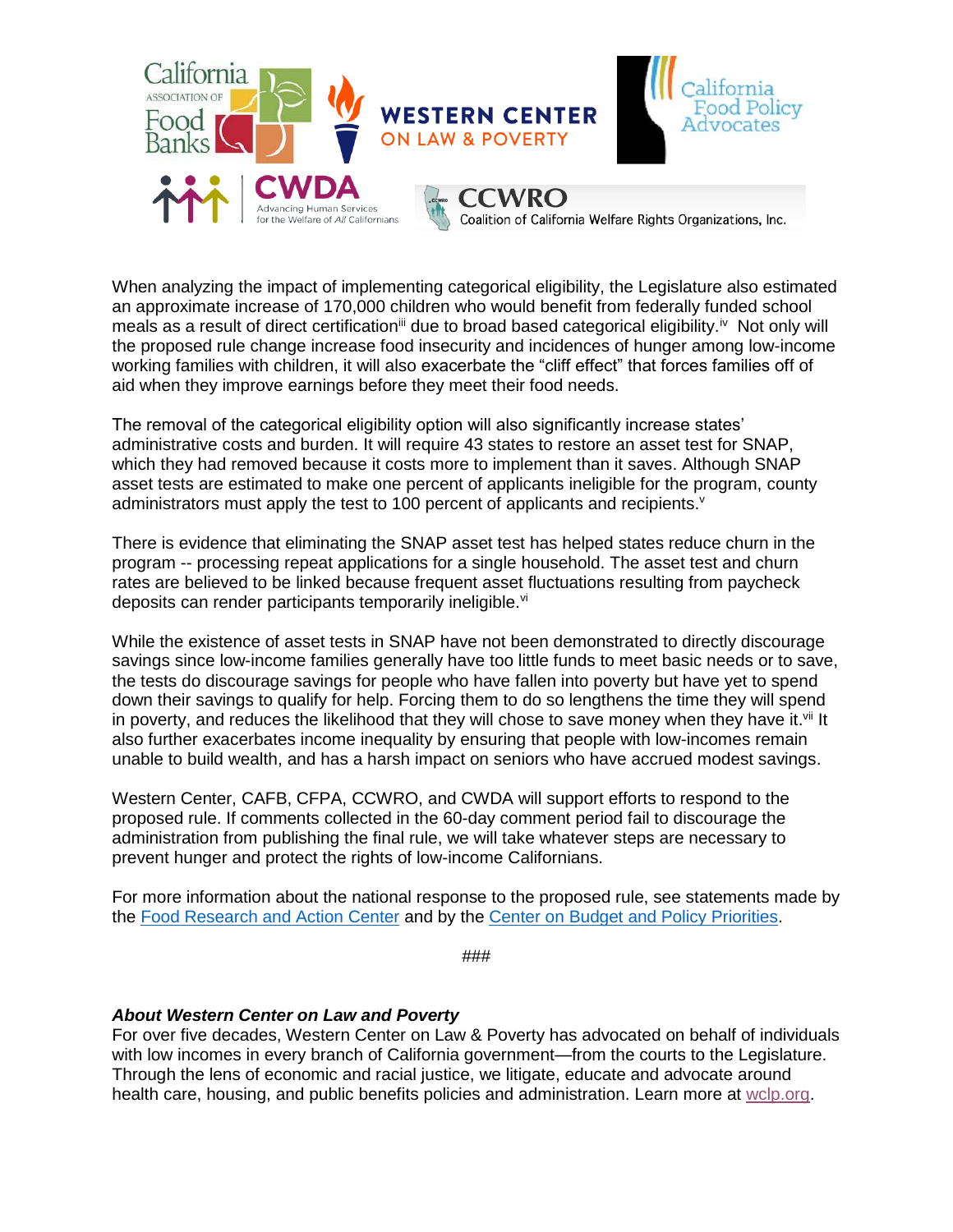

For more information about Western Center's work to prevent hunger, contact: Jessica Bartholow, Legislative Advocate Email: [jbartholow@wclp.org](mailto:jbartholow@wclp.org) Phone: (916) 282-5119

## *About California Association of Food Banks*

The California Association of Food Banks is creating a hunger-free California. By harnessing the voice of our 41-member food banks, we influence public policy, collaborate with local farmers, and educate hungry Californians about access to nutrition services. Contact: Rachel Tucker, Senior Policy Associate Email: [rachel@cafoodbanks.org](mailto:rachel@cafoodbanks.org) Phone: (512) 569-8012

## *About California Food Policy Advocates*

CFPA is a statewide policy and advocacy organization dedicated to improving the health and well-being of low-income Californians by increasing their access to nutritious, affordable food. Contact: Jared Call, Managing Policy Advocate Email: [jared@cfpa.net](mailto:jared@cfpa.net) Phone: (323) 401-4972

### *About the Coalition of California Welfare Rights Organizations, Inc.*

CCWRO is a statewide, nonprofit organization that provides back-up services to qualified legal service field programs. CCWRO provides consultation, information, training, and representation on issues relating to public benefit programs such TANF and SNAP. Contact: Kevin Aslanian, Executive Director Email: [kevin.aslanian@ccwro.org](mailto:kevin.aslanian@ccwro.org) Phone: (916) 736-0616

### *About the County Welfare Directors Association of California (CWDA)*

The County Welfare Directors Association of California - CWDA - is a nonprofit association representing the human service directors from each of California's 58 counties. The Association's mission is to promote a human services system that encourages self-sufficiency of families and communities, and protects vulnerable children and adults from abuse and neglect. Contact: Megan Gamble, Communications and Outreach Manager

```
Email: mgamble@cwda.org
```
Phone: (916) 443-1749

<sup>i</sup> Assembly Bill 191 (Fuentes, 2013) enacted categorical eligibility in our CalFresh Program by adding Section  $\overline{a}$ 

<sup>18901.5</sup> to the Welfare and Institutions Code. This Act was implemented by All County Letter